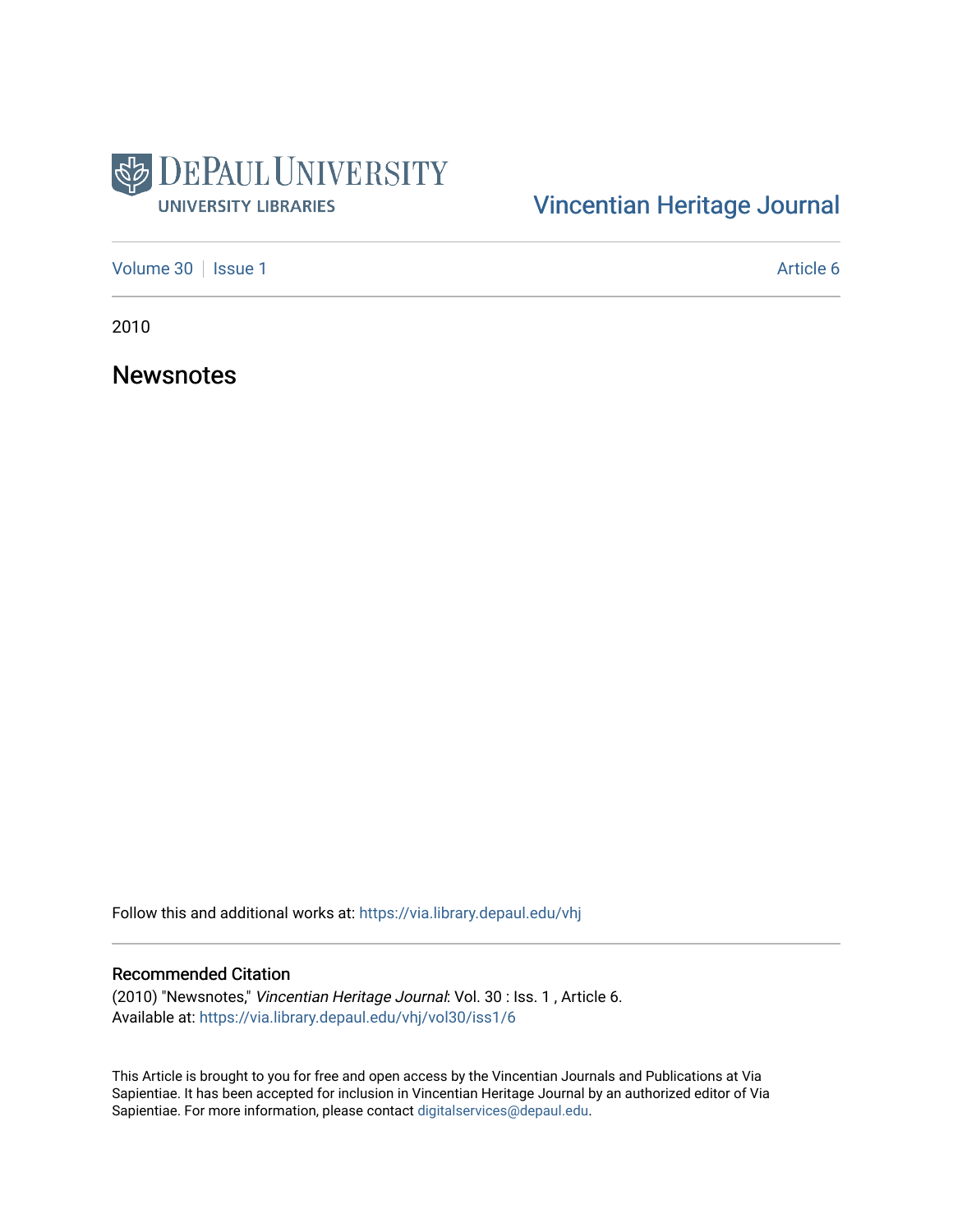## **NEWSNOTES**

### **NEWS**

## DePaul University: *Many Dreams, One Mission Campaign*

On 20 May 2010, DePaul University, the home of the Vincentian Studies Institute, announced the public launch of its \$250 million *Many Dreams, One Mission Campaign -* the university's first comprehensive fundraising campaign in almost 40 years.

The cornerstone of the campaign is a goal to raise \$100 million for scholarships by the campaign's conclusion on 30 June 2014, helping to ensure that a college education is available to future generations of talented DePaul students.

"More than a century ago, DePaul was founded on a dream  $-$  a dream of educational opportunity for all capable students," said the Rev. Dennis H. Holtschneider, C.M., DePaul's president. "The Vincentian priests and brothers who established DePaul did so at a time when higher education was not available to the great majority of Chicagoans," he said. "These visionaries looked around and saw a vibrant and growing city  $-$  a city's whose population was more than 70 percent immigrant, a city that needed an educated populace to thrive."

Today DePaul is the eighth largest private, not-for-profit university and the largest Catholic university in the country, he noted, adding that DePaul has remained committed to providing high-quality educational opportunities to all talented students, especially those from Chicago's underserved populations  $-$  first-generation college students; immigrants; women; and racial, ethnic and religious minorities.

The remaining \$150 million is designated to enhancing academic excellence by building state-of-the-art facilities, hiring and retaining expert faculty and developing and enhancing cutting-edge academic programs that respond to pressing real-world needs.

DePaul's Senior Vice President of Advancement, Mary Finger, noted that fundraising during the "quiet phase" of the campaign, which began on *1 July 2006,* has largely defied the lingering recession. The *Many Dreams, One Mission Campaign will* enter its public phase with more than *\$160* million raised, she said, noting that \$44 million of the *\$160* million has already established 197 new, permanent funds for scholarships.

"The last four years have been the best fundraising years in DePaul's history," she said. "DePaul's mission of providing top-quality education to students from varied economic backgrounds is one that resonates with our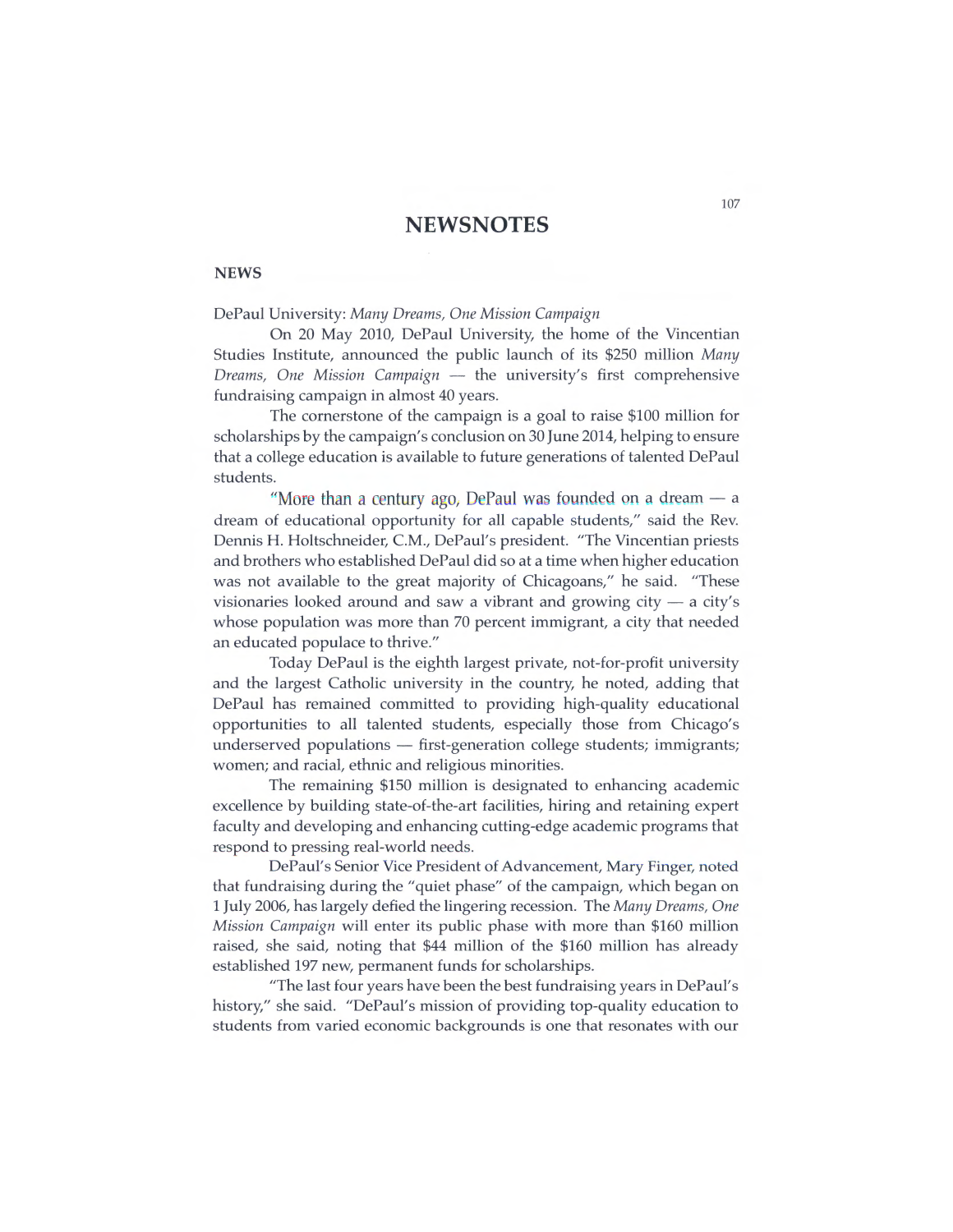alumni and friends who have stepped up and made generous contributions despite challenging economic times."

With an enrollment of more than 25,000 students, DePaul University comprises six Chicagoland campuses, a dynamic and growing "virtual" campus, and academic and service-learning programs in 40 countries.

## *Daughters of Charity Archives to Merge*

As a part of their plan *Visioning for the Mission,* over the next year the Daughters of Charity will be combining the East Central (Evansville, IN), Northeast (Albany, N.Y.), Southeast (Emmitsburg, MD), and West Central (St. Louis, MO) provinces to form one province with headquarters in St. Louis. The move necessitated a decision be made on the location of the Daughters' archives, currently housed in Evansville, Albany, St. Louis, and Emmitsburg respectively. In January of 2010 it was decided that the archives from Evansville and Albany will be moved to merge with the archives in Emmitsburg, thereby creating one collection in one location. A new research space for scholars who wish to use the archives is also planned for. In rendering their decision, Claire Debes, D.C., Louise Gallahue, D.C., Honora Remes, D.C., and Mary Walz, D.C., wrote: "Emmitsburg is the most appropriate place, principally because it is the foundation birthplace of the Company in the United States and has consistently maintained archival materials from 1809 to the present."

#### PUBLICATIONS

### *BOOKS*

Joseph Bergin, *Church, Society and Religious Change in France: 1580-* 1730 (New Haven: Yale University Press, 2009), 506 pp.

From the jacket: "This wide-ranging and authoritative book is the first fully to synthesize the French experience of religious change in the period stretching between the Reformation and the early Enlightenment. The traumatic experiences of the wars of religion and the continuing challenge of Protestantism made France an unusually potent site for significant religious upheavals and developments. The country was a crucible for theological doctrines and inventive practitioners, which generated considerable conflict but also stimulated religious reform and innovation. The dynamism of the French version of the Catholic Reformation surpassed anything elsewhere in Europe.

Vividly rendering the religious history of France through its social, institutional and cultural contexts, Joseph Bergin explores the different

108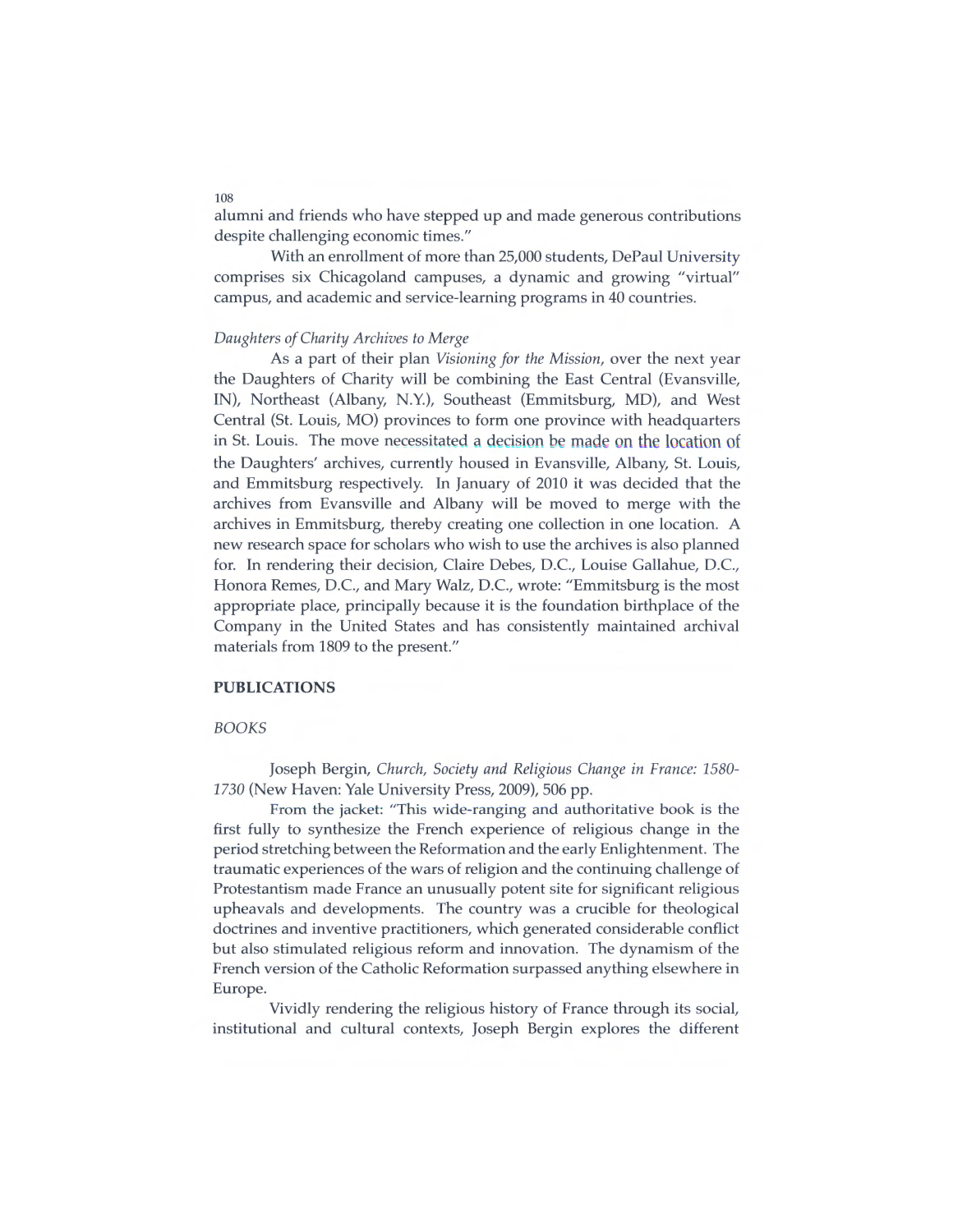agents, instruments and techniques employed to engineer religious transformations. Through a comprehensive examination of a huge volume of didactic religious literature, he shows how new religious ideas and practices were disseminated across French society in the hopes of shaping a new king of devout Catholic. Assured, nuanced and ground-breaking, this book illuminates the continually developing interaction between church and society in France, and uncovers the religiosity of the seventeenth century."

Joseph Bergin is Professor of History at Manchester University, and a Fellow of the British Academy. He is author of *Cardinal Richelieu: Power and the Pursuit* of *Wealth* (1985), *The Rise* of *Richelieu* (1991), *The Making* of *the French Episcopate 1589-1611* (1996), and *Crown, Church and Episcopate under*  Louis XIV (2004), all published by Yale University Press.

Paul Sonnino, *Mazarin's Quest: The Congress* of *Westphalia and the Coming* of *the Fronde* (Cambridge: Harvard University Press, 2008), 307 pp.

From the cover: "In a provocative study, Paul Sonnino examines the diplomatic negotiations that took place in Westphalia from 1643 to 1648, which brought an end to the agonizing civil and religious conflict of the Thirty Years War.

Sonnino steps back from myriad historical readings of Westphalia to take the diplomats' intentions and interactions strictly on their own terms. He places the reader alongside the pivotal figure of French minister Jules Cardinal Mazarin as he maneuvers for gain. The narrative thus offers a firsthand experience of the negotiations as they played out, as well as a penetrating look into the character, personality, and ideas of the crafty cardinal. Although Mazarin acquired the province of Alsace - making him a hero to French nationalists - he had a much more successful peace within his grasp, but lost it when he insisted on annexing the Spanish Low Countries. Sonnino also offers a new interpretation of the origins of the Fronde, linking the French domestic revolt to foreign policy, in Mazarin's failure to secure peace with Spain.

Based on unprecedented archival documentation, *Mazarin's Quest*  provides an original and illuminating look at one of the most complicated diplomatic gatherings of all time."

#### *JOURNALS*

*Caritä e Missione:* Rivista di studi e formazione vincenziana. Published by the Italian provinces of the Congregation of the Mission and the Daughters of Charity.

Anno IX, N. 2 (2009), commemorates the 350<sup>th</sup> anniversary of the death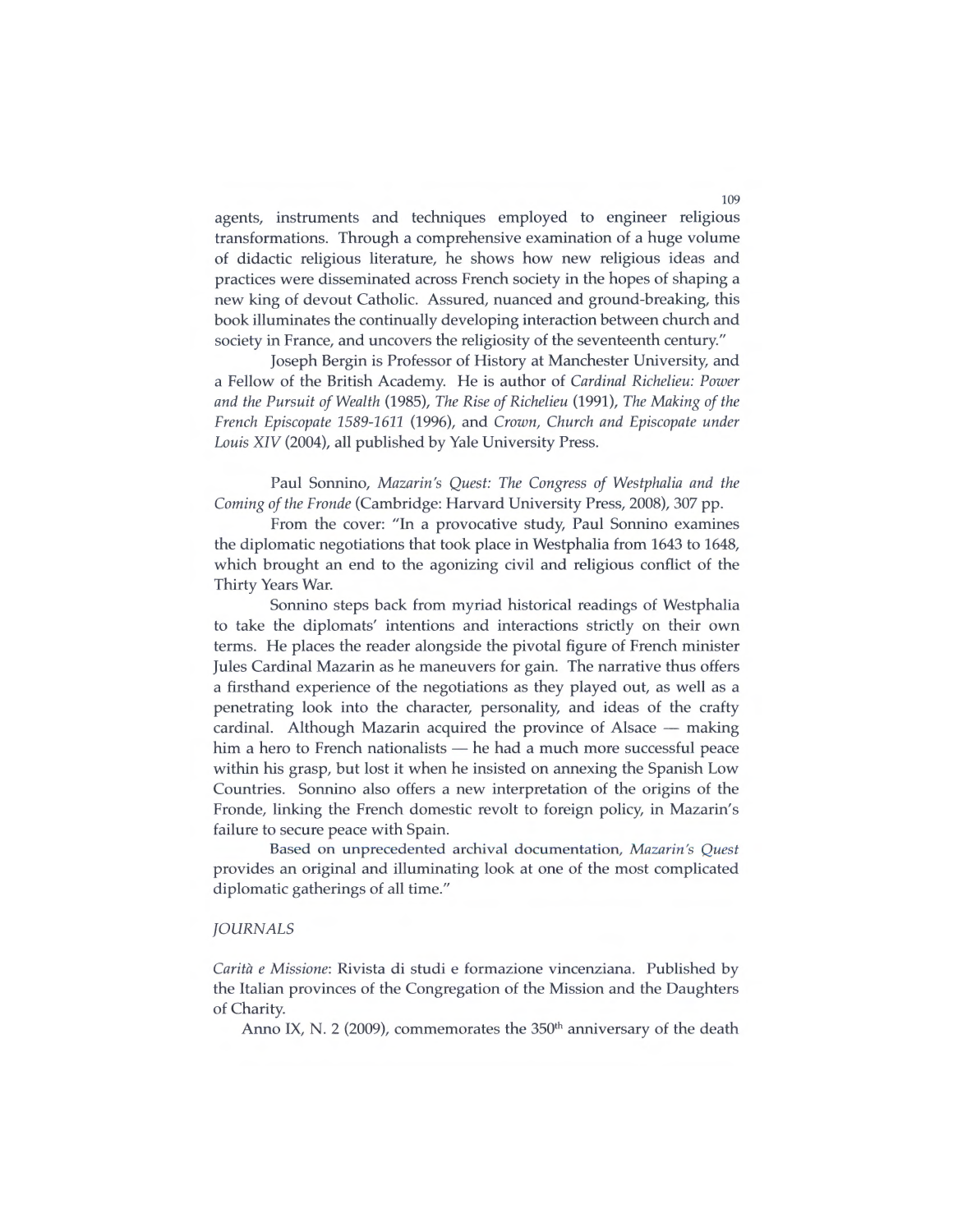110

of St. Vincent de Paul and St. Louise de Marillac, and features the following works:

- Jean-Pierre Renouard, C.M., "L'esperienza umana e spirituale di San Vincenzo"
- Antonella Ponte, D.C., "Le grandi instuizioni di Vincenzo de Paoli e il loro fondamento biblico"
- Marina Costa, "San Vincenzo e il laicato"
- Alberto Vernaschi, C.M., "San Vincenzo e il sacerdozio"
- Costanza Galli, D.C., "San Vincenzo e la vita consacrata femminile"
- Jean-Pierre Renouard, C.M., "San Vincenzo de Paoli e l'Eucaristia"
- Antonio Furioli, M.C.C.J., "L'Eucaristia, epifania di dialogo e di communione. Sua essemplarita in San Giustino de Jacobis"
- Eriminio Antonello, C.M., "La presenza delle Figlie della Carita nella battaglia di Magenta e nelle guerre d'indipendenza"

*Echoes* of *the Company:* The monthly international magazine of the Company of the Daughters of Charity.

Issue Number 6, November-December *2009,* includes:

- Claire Hermann, D.C., "Saint Louise de Marillac. *20th* Century: History, Memorial, Meditation" (continued), *481-490.*
- Benito Martinez, C.M., "The influence exercised by Vincent and Louise in the foundation of the Company of the Daughters of Charity," *491-502.*

*Vincentiana:* This magazine of the Congregation of the Mission is published every two months by the General Curia in Rome.

Volume *53, No. 5,* September-October *2009,* contains the following articles of note:

- Benito Martinez Betanzos, C.M., "Vincent and Louise, a Parallel of Bold and Creative Fidelity"
- Elizabeth Charpy, D.C., "Vincent de Paul and Louise de Marillac: A Single Passion for the Poor"
- Carmen Urrizburu, D.C., "Passion for Making the Kingdom Present. Vincent de Paul and Louise de Marillac: A Relationship that Promoted Bold and Creative Fidelity"
- Mario Murgia, C.M., "Martyrdom for Charity"

Volume *53,* No. 6, November-December *2009,* on the Centenary of the Pontifical Approbation of the Association of the Miraculous Medal *1909- 2009,* includes:

• Waldemar Stanislaw Rakocy, C.M., "The Miraculous Medal. A